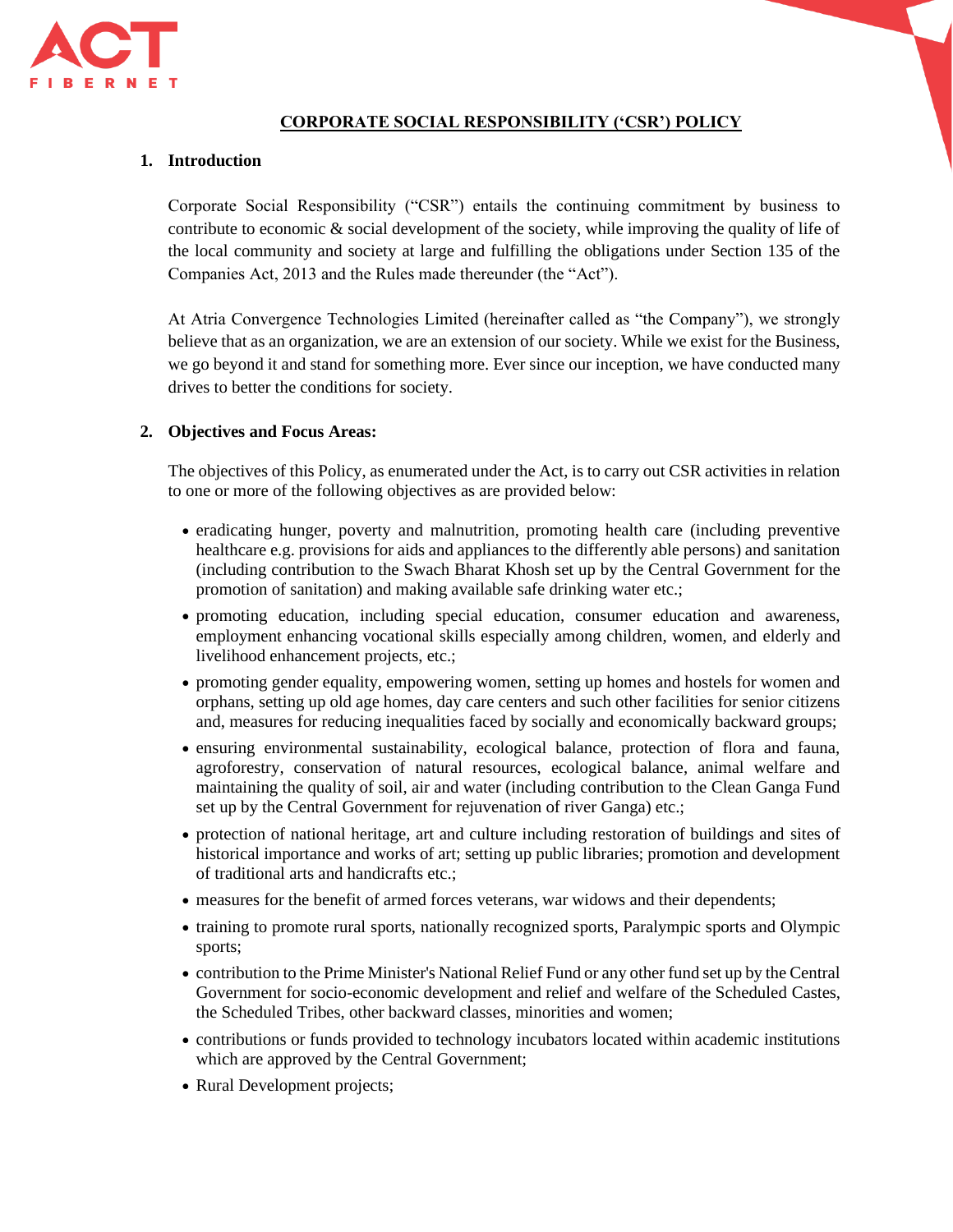

- Slum Area Development; and
- such other matters as are prescribed by the Central Government under the provisions of the Companies Act, 2013 and Rules made there under from time to time.

It is believed that by focusing on some of these areas, the Company can assist the nation in its development.

It is not essential on the part of the company to carry out all activities, it may carry one or more activities from time to time.

**Specific exclusions**: Under the Act, the following activities are **specifically excluded** from the ambit and scope of CSR activities:

- *Activities undertaken by the Company in pursuance of its normal course of business;*
- *Activities undertaken by the Company with financial contribution by the employees;*
- *Activities which are exclusively for the benefit of the employees of the Company or their family members;*
- *Activities carried on outside India; and*
- *Contribution of any amount directly or indirectly to any political party under other provisions of the Companies Act.*

However, it is clarified that the Company may continue to undertake and/or participate in voluntary charitable/non-profit activities that does not fall within the scope of the CSR objectives as defined herein and the Companies Act, 2013.

The CSR activities shall be undertaken by the Company in project/ programs mode and not as one off event. Further, the Company shall, while spending the amount earmarked for CSR activities, give preference to the local area and areas around it where it has its offices.

The Company may also collaborate with other companies for undertaking eligible CSR projects or programs and may also decide in favor of building its own CSR capacities.

## 3. **Corporate Social Responsibility Committee:**

The Committee shall consist a minimum of three (3) or more Directors out of which atleast one Director shall be an Independent Director along with such other members and company executives as the board may deem fit from time to time.

## 4. **CSR Spend:**

The CSR Committee shall develop and recommend the overall budget, taking into consideration the requirements set forth in the Act. The surplus arising out of CSR projects, programs or activities shall not form part of business profit of the Company.